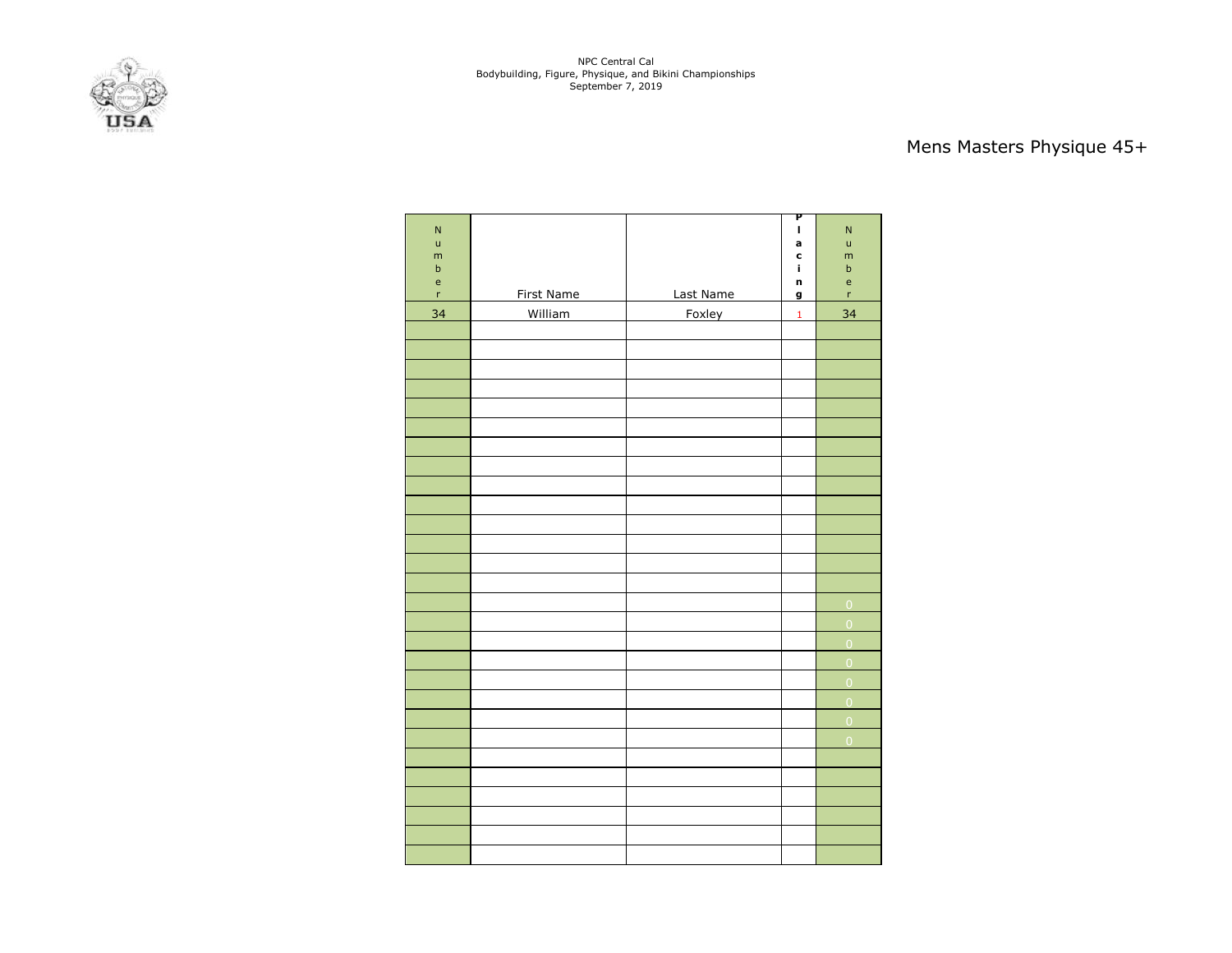NPC Central Cal Bodybuilding, Figure, Physique, and Bikini Championships September 7, 2019



# **Mens Masters Physique 35+A**

| $\overline{\mathsf{N}}$<br>ū               |            |           | Ρ<br>$\mathbf I$<br>a | $\overline{\mathsf{N}}$<br>$\mathsf{u}$    |
|--------------------------------------------|------------|-----------|-----------------------|--------------------------------------------|
| ${\sf m}$<br>$\mathsf b$                   |            |           | C<br>Ĩ.               | m<br>$\sf b$                               |
| $\mathsf{e}% _{0}\left( \mathsf{e}\right)$ |            |           | n                     | $\mathsf{e}% _{0}\left( \mathsf{e}\right)$ |
| 'n                                         | First Name | Last Name | g                     | 'n                                         |
| 14                                         | David      | Rutkosky  | $\overline{2}$        | 14                                         |
| 35                                         | Christian  | Ricks     | $\mathbf 1$           | 35                                         |
| 37                                         | Steven     | Miller    | 3                     | 37                                         |
|                                            |            |           |                       |                                            |
|                                            |            |           |                       |                                            |
|                                            |            |           |                       |                                            |
|                                            |            |           |                       |                                            |
|                                            |            |           |                       |                                            |
|                                            |            |           |                       |                                            |
|                                            |            |           |                       |                                            |
|                                            |            |           |                       |                                            |
|                                            |            |           |                       |                                            |
|                                            |            |           |                       |                                            |
|                                            |            |           |                       |                                            |
|                                            |            |           |                       |                                            |
|                                            |            |           |                       | $\overline{0}$                             |
|                                            |            |           |                       | $\overline{0}$                             |
|                                            |            |           |                       | $\overline{0}$                             |
|                                            |            |           |                       | $\overline{0}$                             |
|                                            |            |           |                       | $\overline{0}$                             |
|                                            |            |           |                       | $\overline{0}$                             |
|                                            |            |           |                       | $\overline{0}$                             |
|                                            |            |           |                       | $\overline{0}$                             |
|                                            |            |           |                       |                                            |
|                                            |            |           |                       |                                            |
|                                            |            |           |                       |                                            |
|                                            |            |           |                       |                                            |
|                                            |            |           |                       |                                            |
|                                            |            |           |                       |                                            |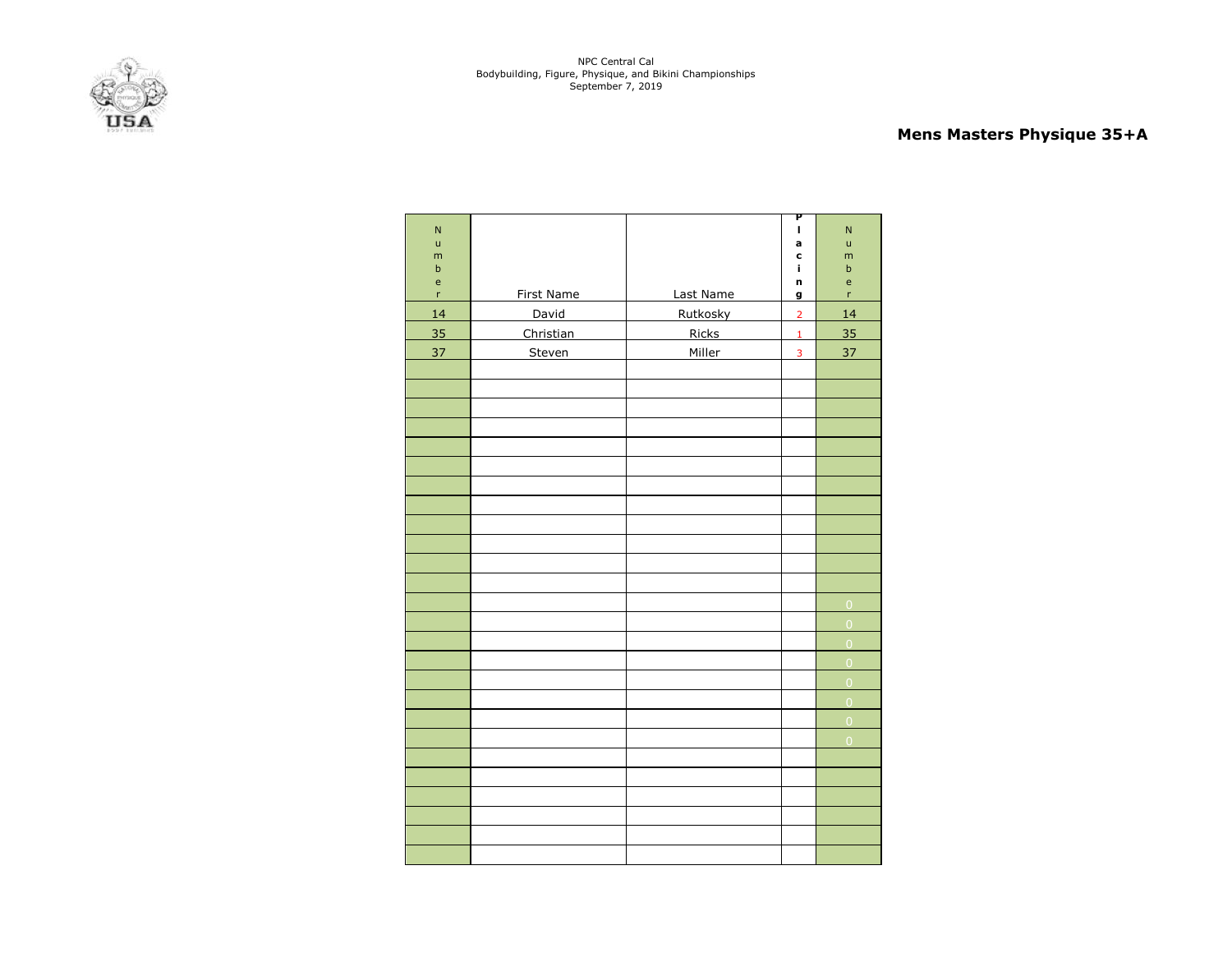

# **Mens Physique 35+B**

| ${\sf N}$<br>$\mathsf{u}$<br>m<br>$\sf b$                      |            |                | P<br>I,<br>a<br>C<br>j. | $\overline{\mathsf{N}}$<br>ū<br>m<br>$\mathsf b$ |
|----------------------------------------------------------------|------------|----------------|-------------------------|--------------------------------------------------|
| $\mathsf{e}% _{0}\left( \mathsf{e}_{0}\right)$<br>$\mathsf{r}$ | First Name | Last Name      | n<br>g                  | $\mathsf{e}$<br>r                                |
| 36                                                             | Carey      | Butler         | $\mathbf 1$             | 36                                               |
| 45                                                             | Cameron    | McClure        | 3                       | 45                                               |
| 65                                                             | Dominik    | <b>Stewart</b> | $\overline{2}$          | 65                                               |
|                                                                |            |                |                         |                                                  |
|                                                                |            |                |                         |                                                  |
|                                                                |            |                |                         |                                                  |
|                                                                |            |                |                         |                                                  |
|                                                                |            |                |                         |                                                  |
|                                                                |            |                |                         |                                                  |
|                                                                |            |                |                         |                                                  |
|                                                                |            |                |                         |                                                  |
|                                                                |            |                |                         |                                                  |
|                                                                |            |                |                         |                                                  |
|                                                                |            |                |                         |                                                  |
|                                                                |            |                |                         |                                                  |
|                                                                |            |                |                         | $\overline{O}$                                   |
|                                                                |            |                |                         | $\overline{0}$                                   |
|                                                                |            |                |                         | $\overline{0}$                                   |
|                                                                |            |                |                         | $\overline{0}$                                   |
|                                                                |            |                |                         | $\overline{0}$                                   |
|                                                                |            |                |                         | $\overline{0}$                                   |
|                                                                |            |                |                         | $\overline{0}$                                   |
|                                                                |            |                |                         | $\overline{0}$                                   |
|                                                                |            |                |                         |                                                  |
|                                                                |            |                |                         |                                                  |
|                                                                |            |                |                         |                                                  |
|                                                                |            |                |                         |                                                  |
|                                                                |            |                |                         |                                                  |
|                                                                |            |                |                         |                                                  |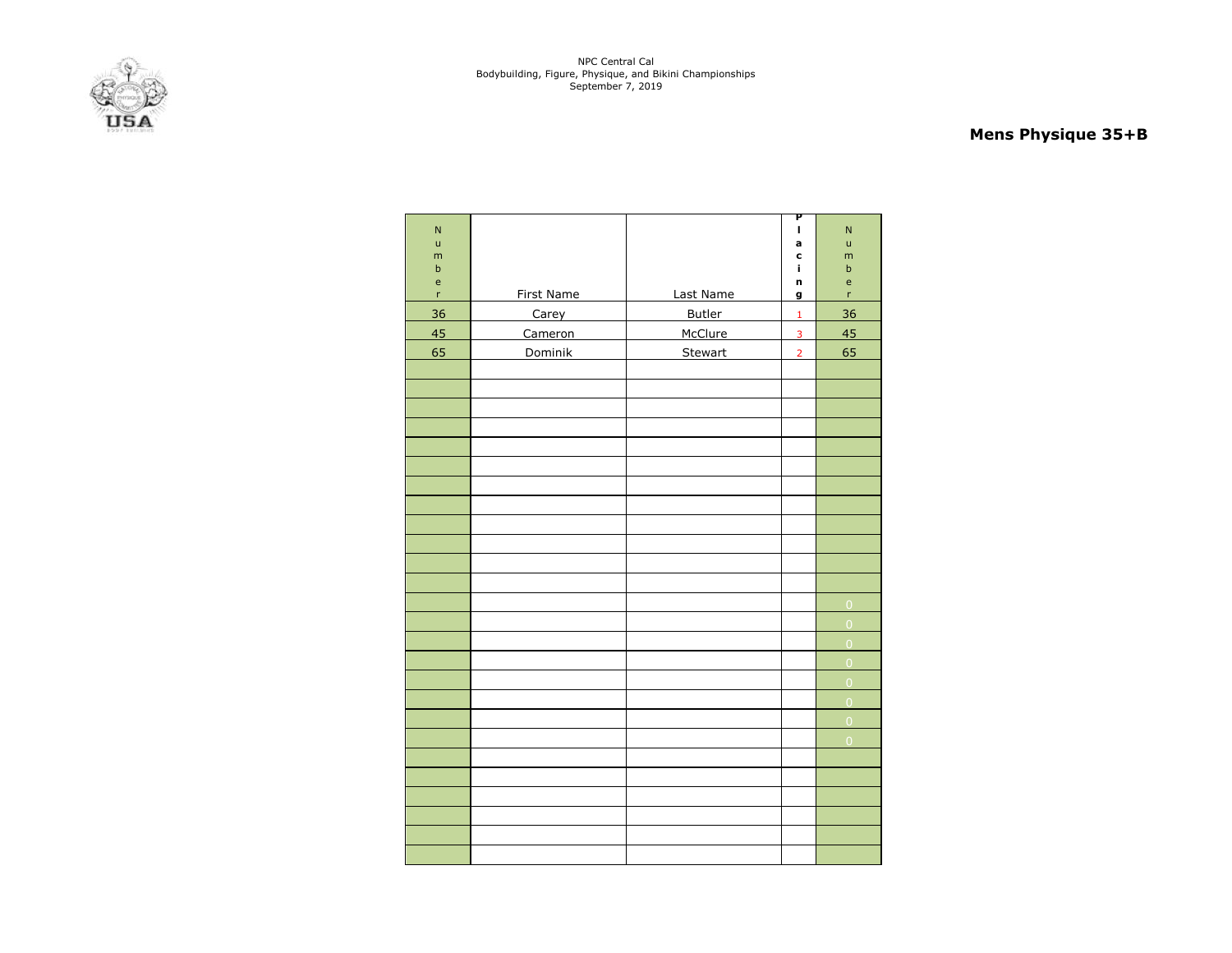

# **Teen Physique**

| $\overline{\mathsf{N}}$<br>ū<br>m<br>$\sf b$                         |               |           | P<br>I<br>a<br>c<br>î, | $\mathsf{N}$<br>ū<br>m<br>$\mathsf b$ |
|----------------------------------------------------------------------|---------------|-----------|------------------------|---------------------------------------|
| $\mathsf{e}% _{0}\left( \mathsf{e}_{0}\right)$<br>$\bar{\mathbf{r}}$ | First Name    | Last Name | n<br>g                 | $\mathsf{e}$<br>'n                    |
| 26                                                                   | Max           | Montiel   | $\overline{2}$         | 26                                    |
| 38                                                                   | <b>Nathan</b> | Margaryan | $\mathbf 1$            | 38                                    |
|                                                                      |               |           |                        |                                       |
|                                                                      |               |           |                        |                                       |
|                                                                      |               |           |                        |                                       |
|                                                                      |               |           |                        |                                       |
|                                                                      |               |           |                        |                                       |
|                                                                      |               |           |                        |                                       |
|                                                                      |               |           |                        |                                       |
|                                                                      |               |           |                        |                                       |
|                                                                      |               |           |                        |                                       |
|                                                                      |               |           |                        |                                       |
|                                                                      |               |           |                        |                                       |
|                                                                      |               |           |                        |                                       |
|                                                                      |               |           |                        |                                       |
|                                                                      |               |           |                        |                                       |
|                                                                      |               |           |                        |                                       |
|                                                                      |               |           |                        |                                       |
|                                                                      |               |           |                        |                                       |
|                                                                      |               |           |                        |                                       |
| $\overline{0}$                                                       |               |           |                        | $\mathbf 0$                           |
|                                                                      |               |           |                        |                                       |
|                                                                      |               |           |                        |                                       |
|                                                                      |               |           |                        |                                       |
|                                                                      |               |           |                        |                                       |
|                                                                      |               |           |                        |                                       |
|                                                                      |               |           |                        |                                       |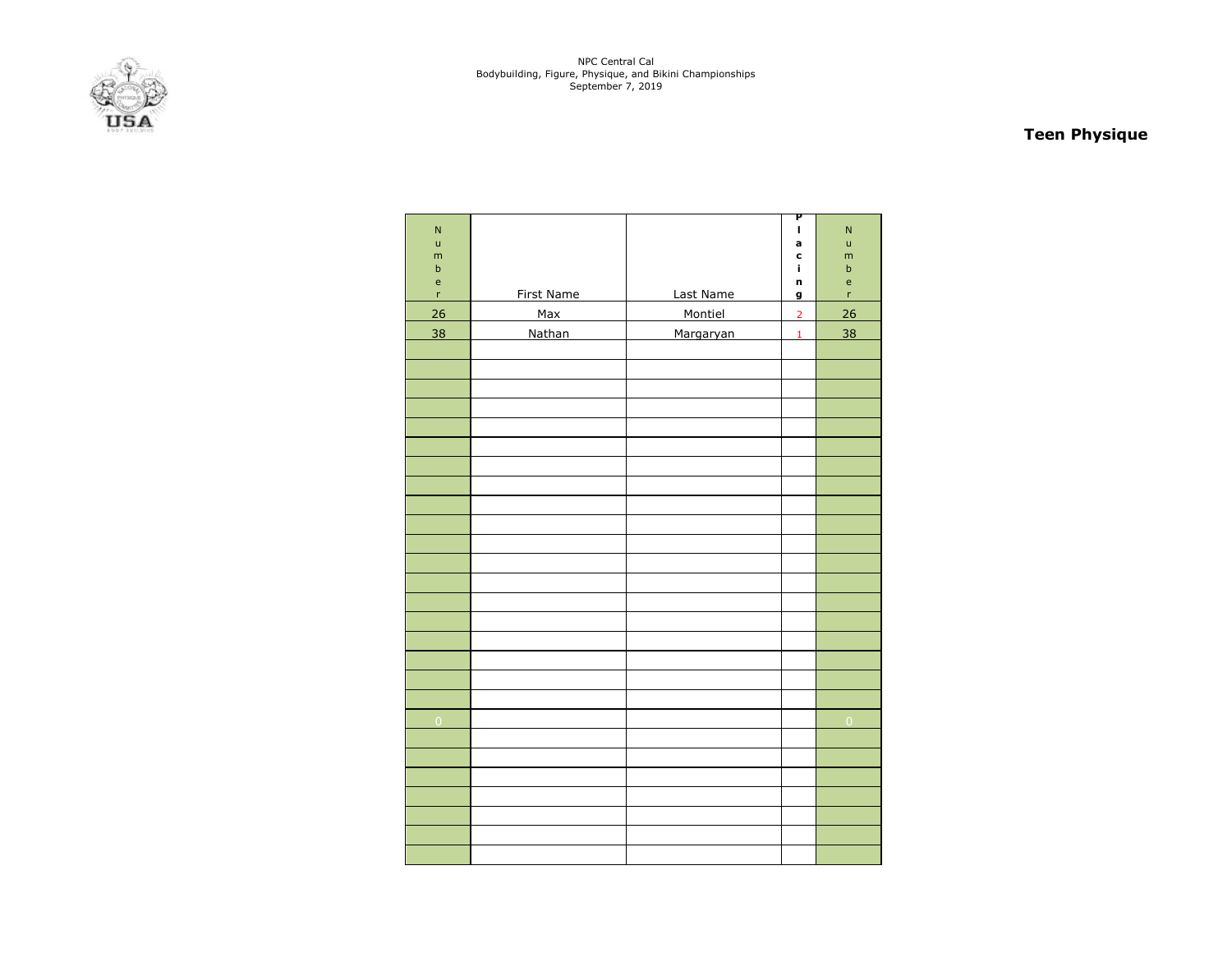

# **True Novice Physique A**

| N<br>$\mathsf{u}$<br>m<br>b<br>$\mathsf{e}% _{t}\left( t\right)$<br>'n | First Name  | Last Name       | P<br>I<br>a<br>c<br>i,<br>n<br>g | $\overline{N}$<br>ū<br>m<br>b<br>e<br>'n |
|------------------------------------------------------------------------|-------------|-----------------|----------------------------------|------------------------------------------|
| 19                                                                     | Gersai      | Gutierrez       | $\mathbf 1$                      | <u>19</u>                                |
| 26                                                                     | Max         | Montiel         | $\overline{\mathbf{4}}$          | 26                                       |
| 40                                                                     | Juan-Manuel | Guajardo        | 5                                | 40                                       |
| 41                                                                     | Fabian      | Alvarado        | 6                                | 41                                       |
| 42                                                                     | Noe         | Armenta         | $\overline{2}$                   | 42                                       |
| 66                                                                     | Mario       | <b>Balderas</b> | 3                                | 66                                       |
|                                                                        |             |                 |                                  |                                          |
|                                                                        |             |                 |                                  |                                          |
|                                                                        |             |                 |                                  |                                          |
|                                                                        |             |                 |                                  |                                          |
|                                                                        |             |                 | $\pmb{0}$                        |                                          |
|                                                                        |             |                 | $\pmb{0}$                        |                                          |
|                                                                        |             |                 | $\overline{0}$                   |                                          |
|                                                                        |             |                 |                                  |                                          |
|                                                                        |             |                 |                                  |                                          |
|                                                                        |             |                 |                                  |                                          |
|                                                                        |             |                 |                                  |                                          |
|                                                                        |             |                 |                                  |                                          |
|                                                                        |             |                 |                                  |                                          |
|                                                                        |             |                 |                                  |                                          |
|                                                                        |             |                 |                                  |                                          |
|                                                                        |             |                 |                                  |                                          |
|                                                                        |             |                 |                                  |                                          |
|                                                                        |             |                 |                                  |                                          |
|                                                                        |             |                 |                                  |                                          |
|                                                                        |             |                 |                                  |                                          |
|                                                                        |             |                 |                                  |                                          |
|                                                                        |             |                 |                                  |                                          |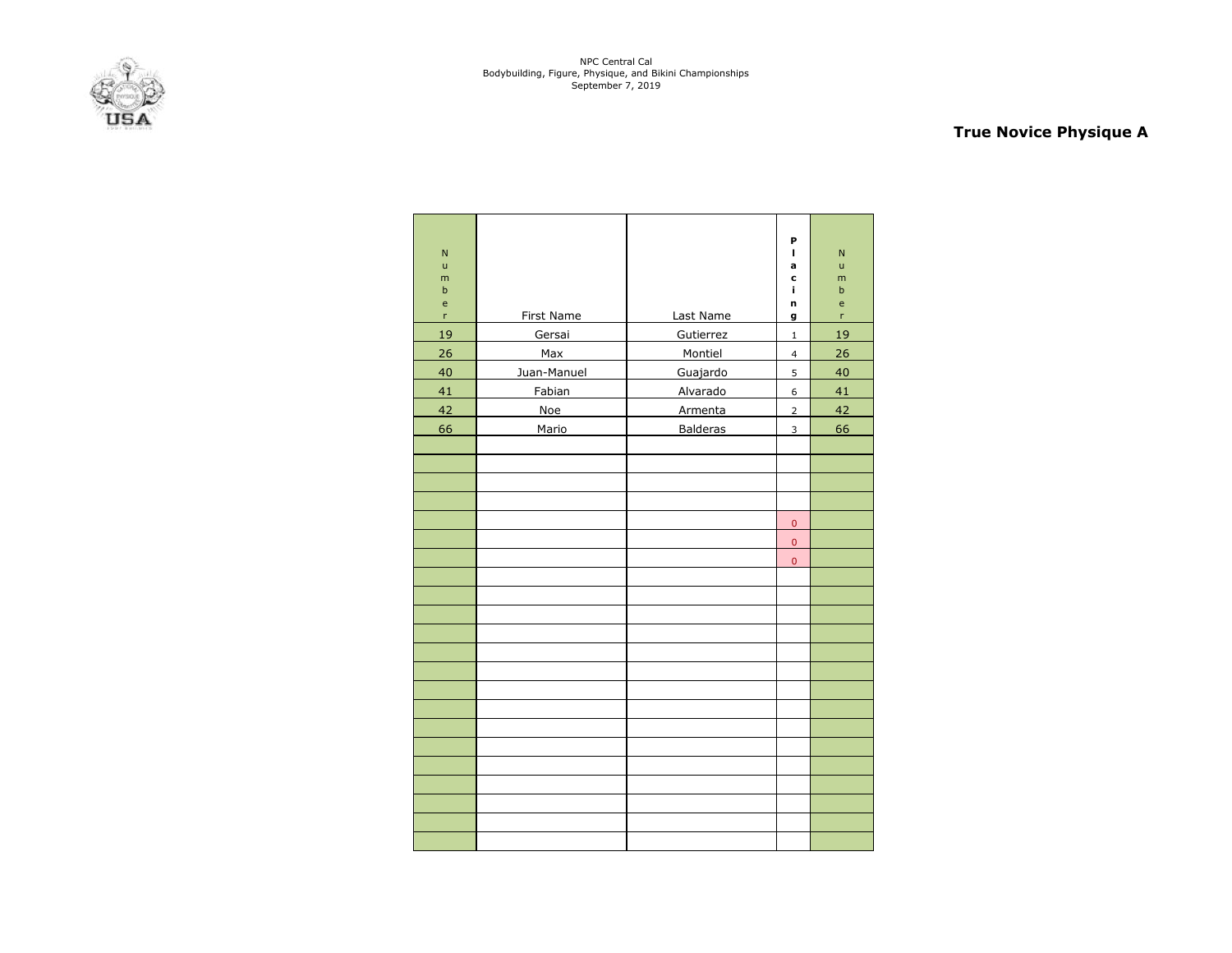

# **True Novice Physique B**

| N<br>$\mathsf{u}$<br>m<br>$\sf b$<br>e<br>r | <b>First Name</b> | Last Name | P<br>L<br>a<br>c<br>i,<br>n<br>g | N<br>ū<br>m<br>$\mathbf b$<br>e<br>r |
|---------------------------------------------|-------------------|-----------|----------------------------------|--------------------------------------|
| $\overline{\mathcal{I}}$                    | Justin            | Dilorenzo | $\overline{7}$                   | $\overline{\mathcal{L}}$             |
| 20                                          | David             | Wilson    | $\mathbf 1$                      | 20                                   |
| 39                                          | Eddie             | Jimenez   | $\overline{\mathbf{4}}$          | 39                                   |
| 43                                          | Mathew            | Angle     | 8                                | 43                                   |
| 44                                          | Jay Jay           | Vilhauer  | 6                                | 44                                   |
| 45                                          | Cameron           | McClure   | 3                                | 45                                   |
| 55                                          | Zach              | Fishauf   | $\overline{2}$                   | 55                                   |
| 136                                         | Andrw             | Navarro   | 5                                | 136                                  |
|                                             |                   |           |                                  |                                      |
|                                             |                   |           |                                  |                                      |
|                                             |                   |           | $\pmb{0}$                        |                                      |
|                                             |                   |           | $\pmb{0}$                        |                                      |
|                                             |                   |           | $\overline{0}$                   |                                      |
|                                             |                   |           |                                  |                                      |
|                                             |                   |           |                                  |                                      |
|                                             |                   |           |                                  |                                      |
|                                             |                   |           |                                  |                                      |
|                                             |                   |           |                                  |                                      |
|                                             |                   |           |                                  |                                      |
|                                             |                   |           |                                  |                                      |
|                                             |                   |           |                                  |                                      |
|                                             |                   |           |                                  |                                      |
|                                             |                   |           |                                  |                                      |
|                                             |                   |           |                                  |                                      |
|                                             |                   |           |                                  |                                      |
|                                             |                   |           |                                  |                                      |
|                                             |                   |           |                                  |                                      |
|                                             |                   |           |                                  |                                      |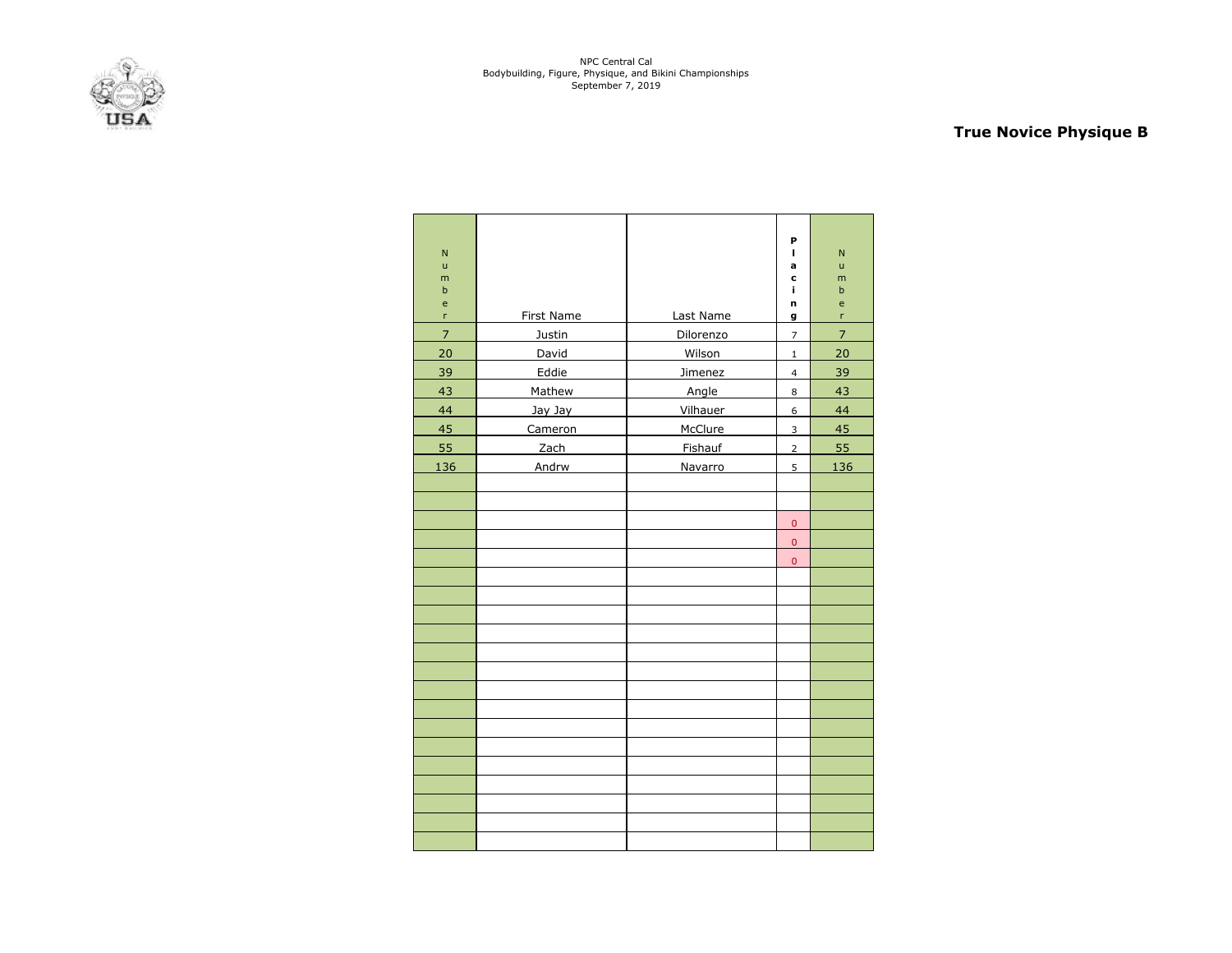

# **Novice Physique A**

| $\overline{\mathsf{N}}$<br>$\mathsf{u}$<br>m<br>$\mathsf b$<br>$\mathsf{e}% _{t}\left( t\right)$ |                   |           | P<br>$\blacksquare$<br>a<br>c<br>Ĩ.<br>n | ${\sf N}$<br>ū<br>m<br>$\sf b$<br>$\mathsf{e}% _{t}\left( t\right)$ |
|--------------------------------------------------------------------------------------------------|-------------------|-----------|------------------------------------------|---------------------------------------------------------------------|
| 'n                                                                                               | <b>First Name</b> | Last Name | g                                        | 'n                                                                  |
| 19                                                                                               | Gersai            | Gutierrez | $\mathbf 1$                              | 19                                                                  |
| 42                                                                                               | Noe               | Armenta   | $\overline{2}$                           | 42                                                                  |
|                                                                                                  |                   |           |                                          |                                                                     |
|                                                                                                  |                   |           |                                          |                                                                     |
|                                                                                                  |                   |           |                                          |                                                                     |
|                                                                                                  |                   |           |                                          |                                                                     |
|                                                                                                  |                   |           |                                          |                                                                     |
|                                                                                                  |                   |           |                                          |                                                                     |
|                                                                                                  |                   |           |                                          |                                                                     |
|                                                                                                  |                   |           |                                          |                                                                     |
|                                                                                                  |                   |           |                                          |                                                                     |
|                                                                                                  |                   |           |                                          |                                                                     |
|                                                                                                  |                   |           |                                          |                                                                     |
|                                                                                                  |                   |           |                                          |                                                                     |
|                                                                                                  |                   |           |                                          |                                                                     |
|                                                                                                  |                   |           |                                          |                                                                     |
|                                                                                                  |                   |           |                                          |                                                                     |
|                                                                                                  |                   |           |                                          |                                                                     |
|                                                                                                  |                   |           |                                          |                                                                     |
|                                                                                                  |                   |           |                                          |                                                                     |
|                                                                                                  |                   |           |                                          |                                                                     |
|                                                                                                  |                   |           |                                          |                                                                     |
|                                                                                                  |                   |           |                                          |                                                                     |
|                                                                                                  |                   |           |                                          |                                                                     |
|                                                                                                  |                   |           |                                          |                                                                     |
|                                                                                                  |                   |           |                                          |                                                                     |
|                                                                                                  |                   |           |                                          |                                                                     |
|                                                                                                  |                   |           |                                          |                                                                     |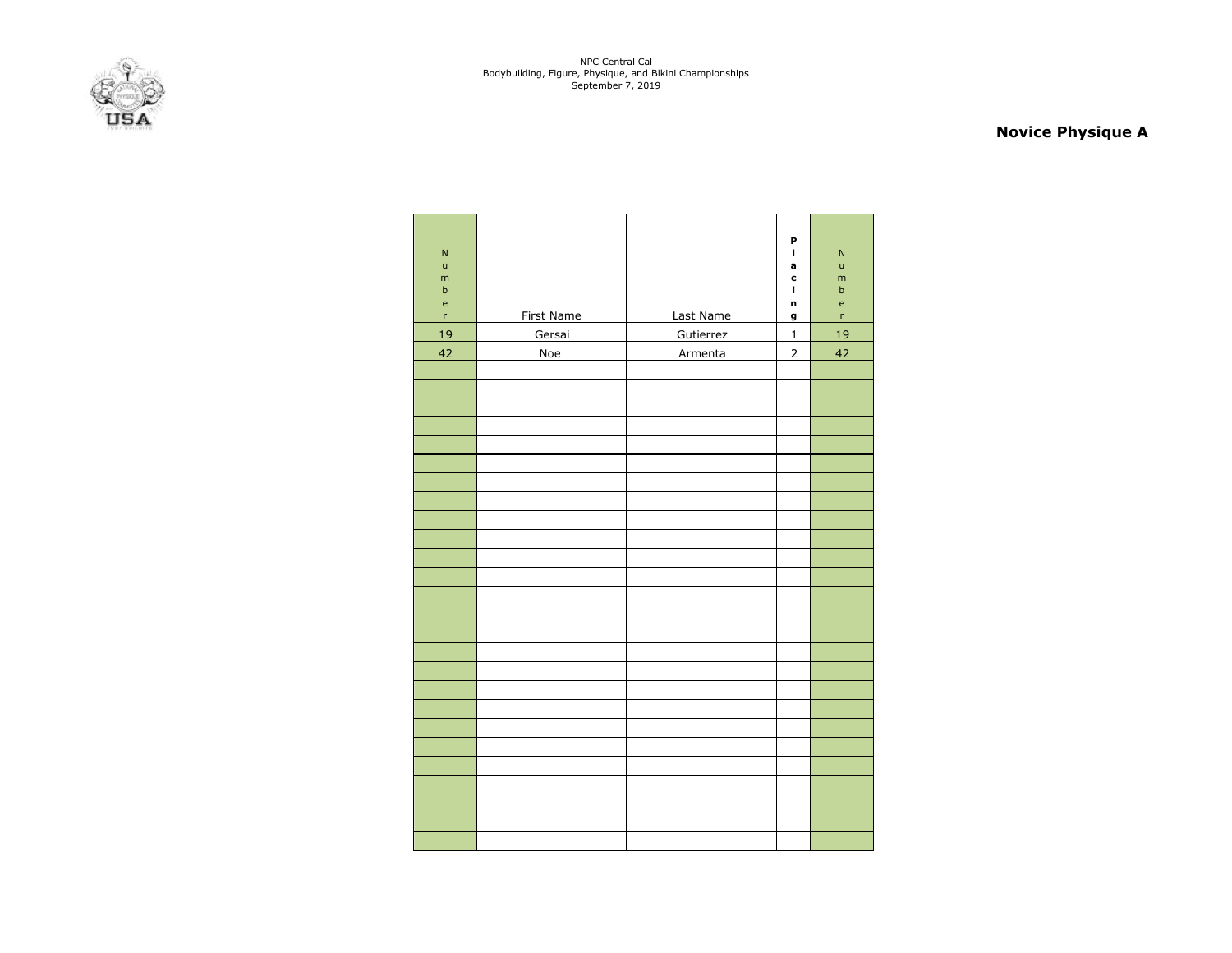

# **Novice Physique B**

| $\overline{N}$<br>$\mathsf{u}$<br>m<br>$\mathsf b$<br>$\mathsf{e}% _{0}\left( \mathsf{e}_{0}\right)$<br>r<br>26<br>46<br>49 | <b>First Name</b><br>Max<br><b>Andres</b><br>Brennan | Last Name<br>Montiel<br>Lucatero<br>Gonzales | P<br>$\blacksquare$<br>a<br>c<br>ĩ.<br>n<br>g<br>$\overline{2}$<br>$\overline{\mathbf{4}}$<br>$\overline{\mathbf{3}}$ | $\overline{N}$<br>$\mathsf{u}$<br>m<br>$\mathsf b$<br>e<br>'n<br>26<br>46<br>49 |
|-----------------------------------------------------------------------------------------------------------------------------|------------------------------------------------------|----------------------------------------------|-----------------------------------------------------------------------------------------------------------------------|---------------------------------------------------------------------------------|
| 66                                                                                                                          | Mario                                                | <b>Balderas</b>                              | $\mathbf{1}$                                                                                                          | 66                                                                              |
|                                                                                                                             |                                                      |                                              | $\pmb{0}$                                                                                                             |                                                                                 |
|                                                                                                                             |                                                      |                                              |                                                                                                                       |                                                                                 |
|                                                                                                                             |                                                      |                                              |                                                                                                                       |                                                                                 |
|                                                                                                                             |                                                      |                                              |                                                                                                                       |                                                                                 |
|                                                                                                                             |                                                      |                                              |                                                                                                                       |                                                                                 |
|                                                                                                                             |                                                      |                                              |                                                                                                                       |                                                                                 |
|                                                                                                                             |                                                      |                                              |                                                                                                                       |                                                                                 |
|                                                                                                                             |                                                      |                                              |                                                                                                                       |                                                                                 |
|                                                                                                                             |                                                      |                                              |                                                                                                                       |                                                                                 |
|                                                                                                                             |                                                      |                                              |                                                                                                                       |                                                                                 |
|                                                                                                                             |                                                      |                                              |                                                                                                                       |                                                                                 |
|                                                                                                                             |                                                      |                                              |                                                                                                                       |                                                                                 |
|                                                                                                                             |                                                      |                                              |                                                                                                                       |                                                                                 |
|                                                                                                                             |                                                      |                                              |                                                                                                                       |                                                                                 |
|                                                                                                                             |                                                      |                                              |                                                                                                                       |                                                                                 |
|                                                                                                                             |                                                      |                                              |                                                                                                                       |                                                                                 |
|                                                                                                                             |                                                      |                                              |                                                                                                                       |                                                                                 |
|                                                                                                                             |                                                      |                                              |                                                                                                                       |                                                                                 |
|                                                                                                                             |                                                      |                                              |                                                                                                                       |                                                                                 |
|                                                                                                                             |                                                      |                                              |                                                                                                                       |                                                                                 |
|                                                                                                                             |                                                      |                                              |                                                                                                                       |                                                                                 |
|                                                                                                                             |                                                      |                                              |                                                                                                                       |                                                                                 |
|                                                                                                                             |                                                      |                                              |                                                                                                                       |                                                                                 |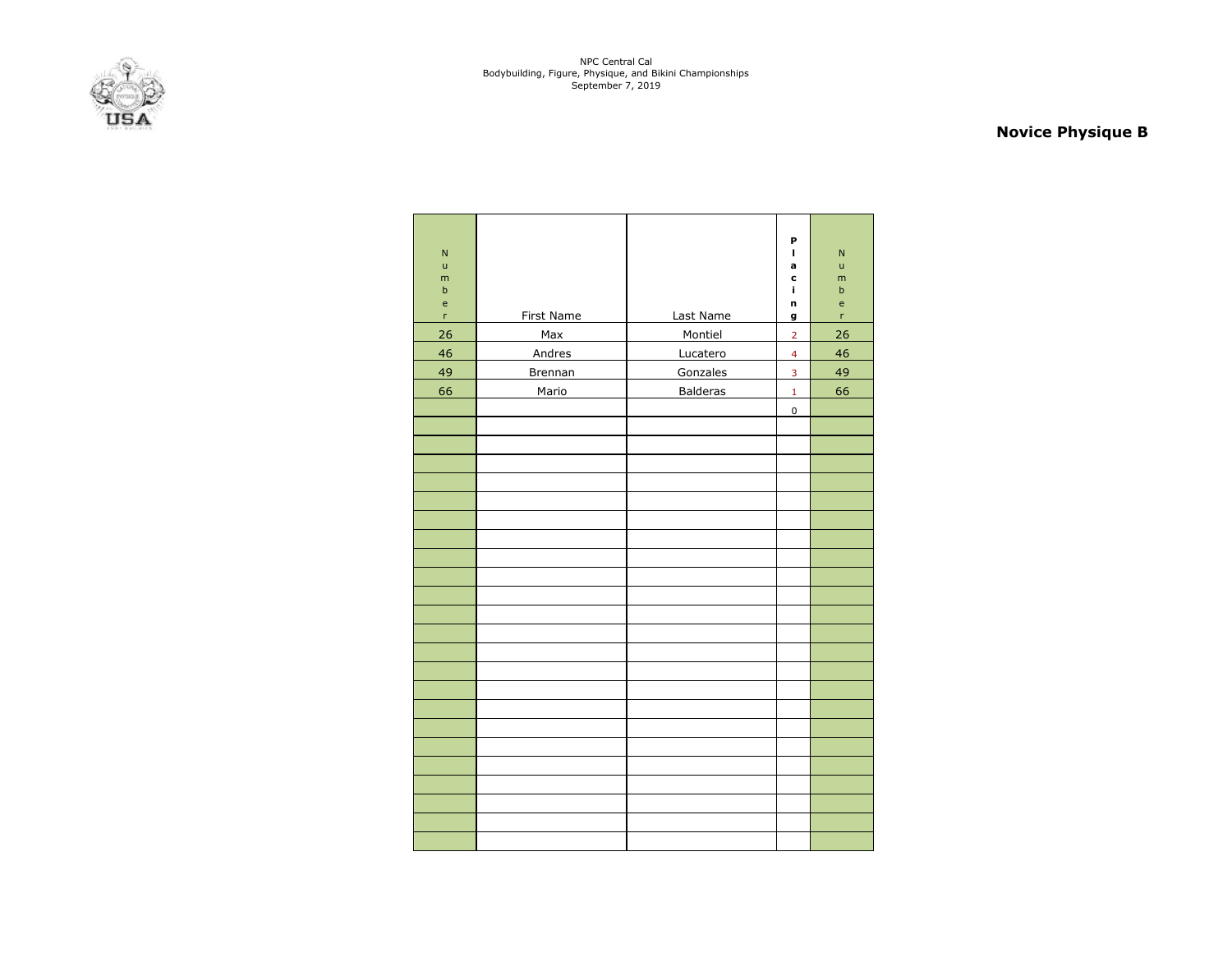

### **Novice Physique C**

| $\mathsf{N}$<br>ū |            |                  | P<br>п         | $\mathsf{N}$<br>ū |
|-------------------|------------|------------------|----------------|-------------------|
| m                 |            |                  | a<br>c         | m                 |
| $\mathbf b$       |            |                  | i,             | $\mathsf b$       |
| e                 |            |                  | n              | e                 |
| 'n                | First Name | Last Name        | g              | 'n                |
| $\overline{7}$    | Justin     | Dilorenzo        | 9              | $\overline{7}$    |
| 20                | David      | Wilson           | $\mathbf 1$    | 20                |
| 32                | John       | Bunch            | 3              | 32                |
| 44                | Jay Jay    | Vilhauer         | 8              | 44                |
| 47                | Johnathan  | Sanchez          | $\overline{4}$ | 47                |
| 48                | Micah      | Ziessler         | 6              | 48                |
| 50                | Natton     | Thongthivoravong | $\overline{2}$ | 50                |
| 52                | Alex       | Morisset         | $\overline{7}$ | 52                |
| 65                | Dominik    | Stewart          | 5              | 65                |
|                   |            |                  |                |                   |
|                   |            |                  |                |                   |
|                   |            |                  |                |                   |
|                   |            |                  |                |                   |
|                   |            |                  |                |                   |
|                   |            |                  |                |                   |
|                   |            |                  |                |                   |
|                   |            |                  |                |                   |
|                   |            |                  |                |                   |
|                   |            |                  |                |                   |
|                   |            |                  |                |                   |
|                   |            |                  |                |                   |
|                   |            |                  |                |                   |
|                   |            |                  |                |                   |
|                   |            |                  |                |                   |
|                   |            |                  |                |                   |
|                   |            |                  |                |                   |
|                   |            |                  |                |                   |
|                   |            |                  |                |                   |
|                   |            |                  |                |                   |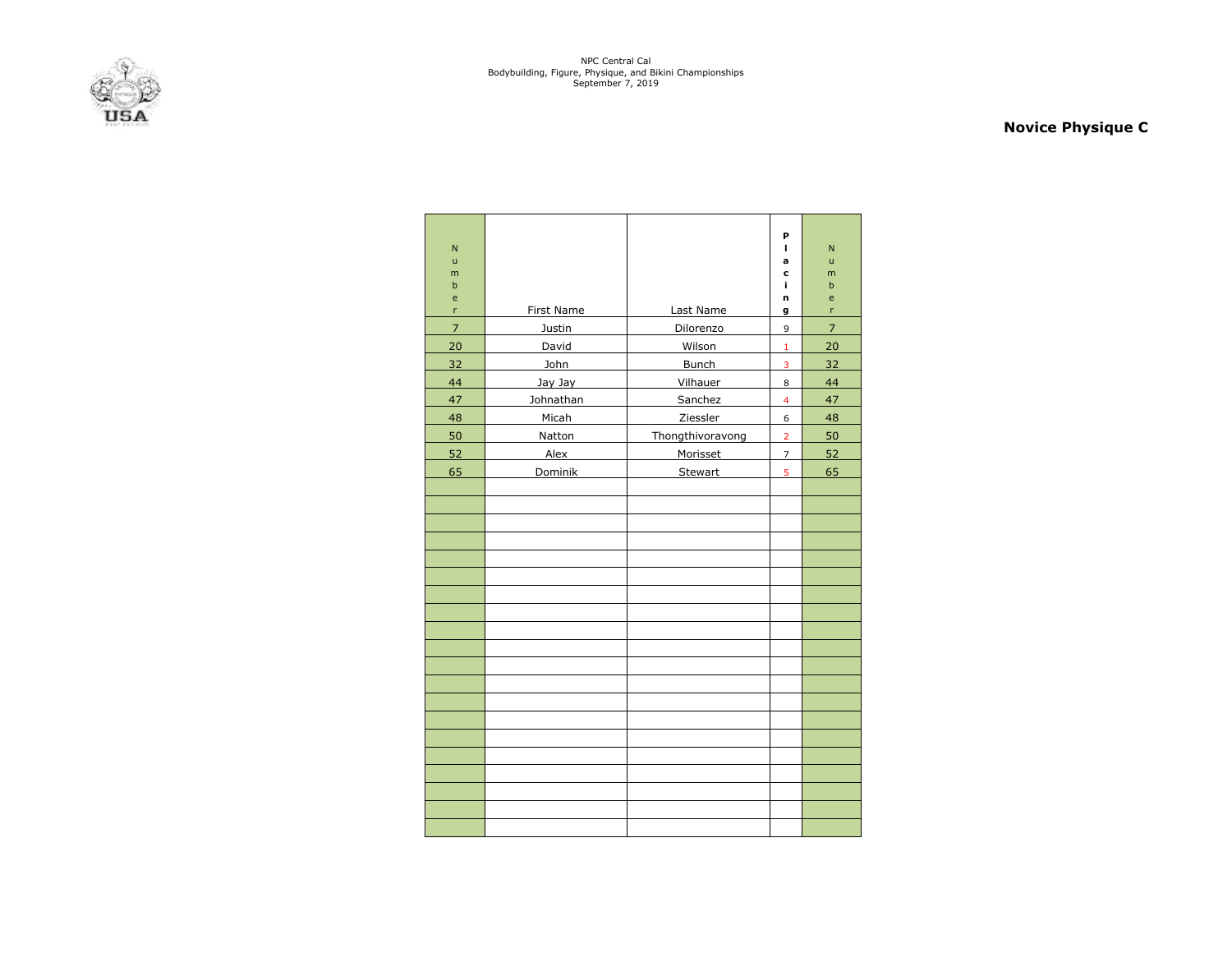

# **Novice Physique D**

| $\overline{N}$<br>ū<br>m<br>$\mathsf b$<br>e<br>$\mathsf{r}$ | <b>First Name</b> | Last Name | P<br>$\mathbf{I}$<br>a<br>c<br>Ĩ.<br>n<br>g | $\overline{N}$<br>$\mathsf{u}$<br>m<br>$\sf b$<br>e<br>r |
|--------------------------------------------------------------|-------------------|-----------|---------------------------------------------|----------------------------------------------------------|
| 51                                                           | Sebastian         | Suikowsky | 3                                           | 51                                                       |
| 53                                                           | Gur               | Singh     | $\mathbf 1$                                 | 53                                                       |
| 54                                                           | Raffi             | Yaralyan  | $\overline{4}$                              | 54                                                       |
| 55                                                           | Zach              | Fishauf   | $\overline{2}$                              | 55                                                       |
|                                                              |                   |           |                                             |                                                          |
|                                                              |                   |           |                                             |                                                          |
|                                                              |                   |           |                                             |                                                          |
|                                                              |                   |           |                                             |                                                          |
|                                                              |                   |           |                                             |                                                          |
|                                                              |                   |           |                                             |                                                          |
|                                                              |                   |           |                                             |                                                          |
|                                                              |                   |           |                                             |                                                          |
|                                                              |                   |           |                                             |                                                          |
|                                                              |                   |           |                                             |                                                          |
|                                                              |                   |           |                                             |                                                          |
|                                                              |                   |           |                                             |                                                          |
|                                                              |                   |           |                                             |                                                          |
|                                                              |                   |           |                                             |                                                          |
|                                                              |                   |           |                                             |                                                          |
|                                                              |                   |           |                                             |                                                          |
|                                                              |                   |           |                                             |                                                          |
|                                                              |                   |           |                                             |                                                          |
|                                                              |                   |           |                                             |                                                          |
|                                                              |                   |           |                                             |                                                          |
|                                                              |                   |           |                                             |                                                          |
|                                                              |                   |           |                                             |                                                          |
|                                                              |                   |           |                                             |                                                          |
|                                                              |                   |           |                                             |                                                          |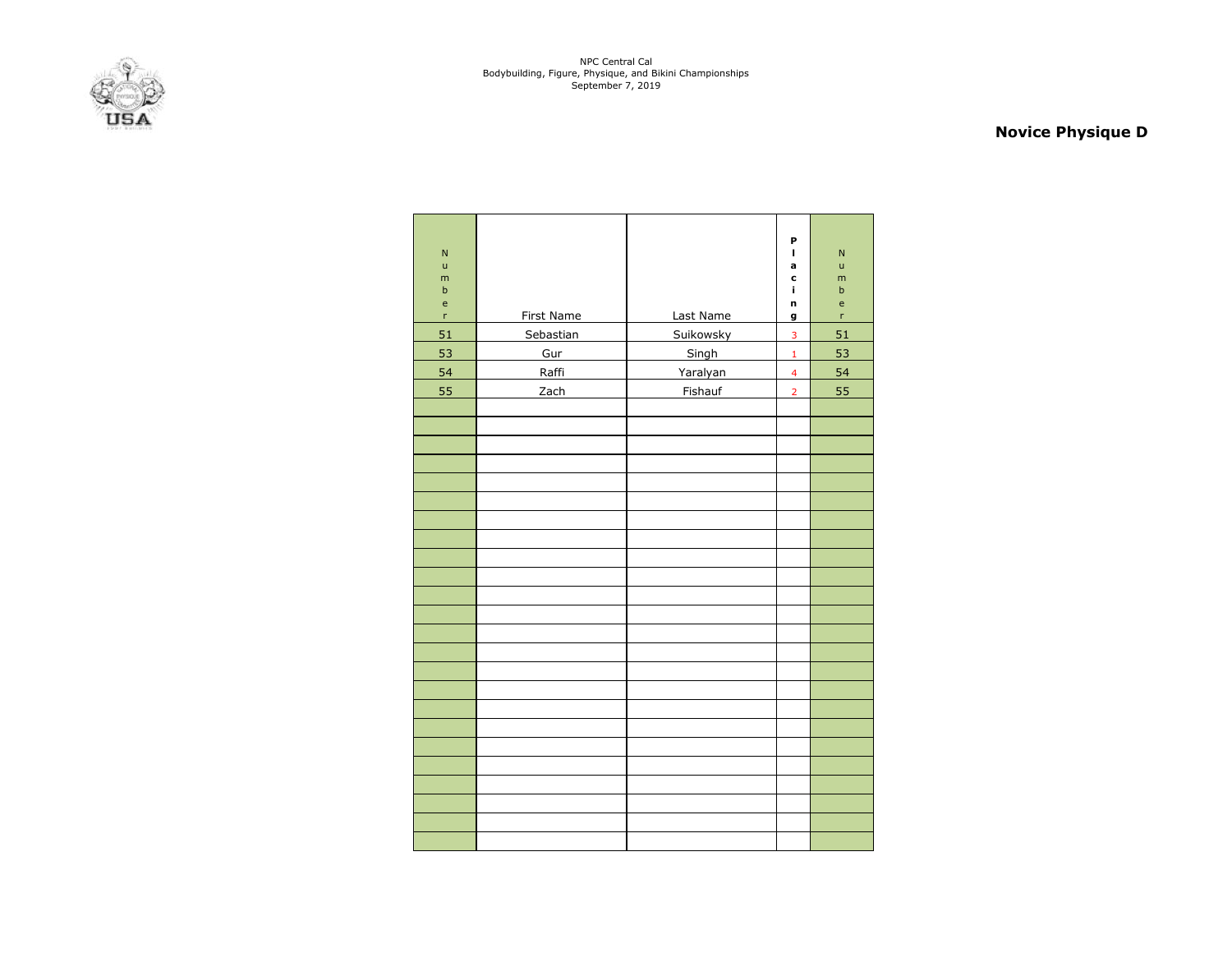

### **Mens Open Physique A**

| N<br>ū<br>m<br>$\mathsf b$<br>e<br>r | First Name | Last Name    | P<br>г<br>a<br>c<br>ĩ.<br>n<br>g | N<br>$\mathsf{u}$<br>m<br>$\mathsf b$<br>$\mathsf{e}$<br>'n |
|--------------------------------------|------------|--------------|----------------------------------|-------------------------------------------------------------|
| 19                                   | Gersai     | Gutierrez    | 3                                | 19                                                          |
| 35                                   | Christian  | <b>Ricks</b> | $\overline{4}$                   | 35                                                          |
| 46                                   | Andres     | Lucatero     | 5                                | 46                                                          |
| 56                                   | Johnathan  | Estillore    | $\mathbf{1}$                     | 56                                                          |
| 57                                   | Peter      | Zamora       | $\overline{2}$                   | 57                                                          |
|                                      |            |              |                                  |                                                             |
|                                      |            |              |                                  |                                                             |
|                                      |            |              |                                  |                                                             |
|                                      |            |              |                                  |                                                             |
|                                      |            |              |                                  |                                                             |
|                                      |            |              |                                  |                                                             |
|                                      |            |              |                                  |                                                             |
|                                      |            |              |                                  |                                                             |
|                                      |            |              |                                  |                                                             |
|                                      |            |              |                                  |                                                             |
|                                      |            |              |                                  |                                                             |
|                                      |            |              |                                  |                                                             |
|                                      |            |              |                                  |                                                             |
|                                      |            |              |                                  |                                                             |
|                                      |            |              |                                  |                                                             |
|                                      |            |              |                                  |                                                             |
|                                      |            |              |                                  |                                                             |
|                                      |            |              |                                  |                                                             |
|                                      |            |              |                                  |                                                             |
|                                      |            |              |                                  |                                                             |
|                                      |            |              |                                  |                                                             |
|                                      |            |              |                                  |                                                             |
|                                      |            |              |                                  |                                                             |
|                                      |            |              |                                  |                                                             |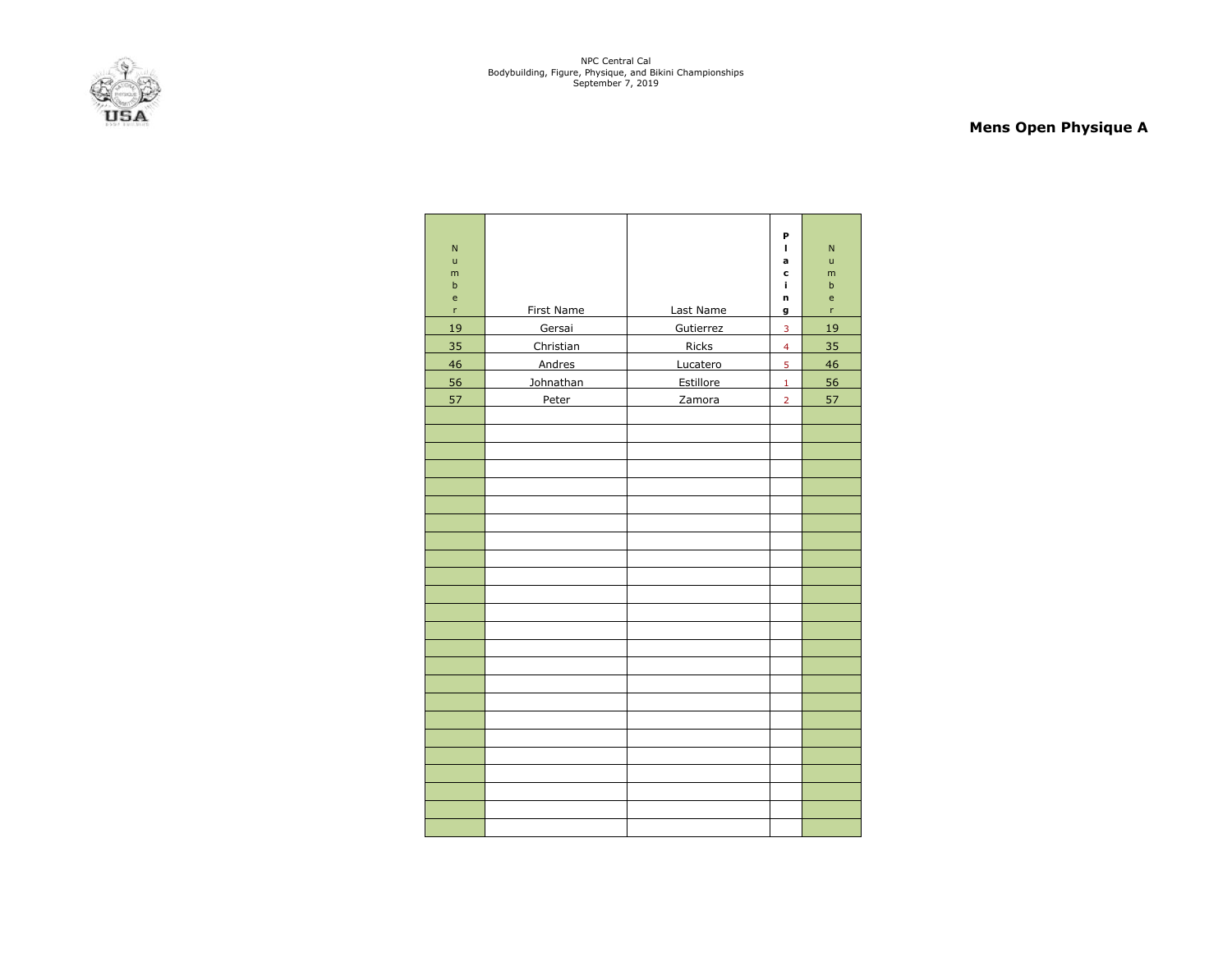

# **Mens Open Physique B**

| $\overline{\mathsf{N}}$ |                   |           | P<br>$\mathbf{I}$       | $\overline{\mathsf{N}}$ |
|-------------------------|-------------------|-----------|-------------------------|-------------------------|
| ū                       |                   |           | a                       | $\mathsf{u}$            |
| m<br>$\sf b$            |                   |           | C<br>ĩ.                 | m<br>$\sf b$            |
| e                       |                   |           | n                       | e                       |
| $\mathsf{r}$            | <b>First Name</b> | Last Name | g                       | 'n                      |
| 14                      | David             | Rutkosky  | $\overline{\mathbf{3}}$ | 14                      |
| 26                      | Max               | Montiel   | 5                       | 26                      |
| 39                      | Eddie             | Jimenez   | $\overline{4}$          | 39                      |
| 47                      | Johnathan         | Sanchez   | $\overline{2}$          | 47                      |
| 61                      | Joe               | Stone     | $\mathbf 1$             | 61                      |
|                         |                   |           |                         |                         |
|                         |                   |           |                         |                         |
|                         |                   |           |                         |                         |
|                         |                   |           |                         |                         |
|                         |                   |           |                         |                         |
|                         |                   |           |                         |                         |
|                         |                   |           |                         |                         |
|                         |                   |           |                         |                         |
|                         |                   |           |                         |                         |
|                         |                   |           |                         |                         |
|                         |                   |           |                         |                         |
|                         |                   |           |                         |                         |
|                         |                   |           |                         |                         |
|                         |                   |           |                         |                         |
|                         |                   |           |                         |                         |
|                         |                   |           |                         |                         |
|                         |                   |           |                         |                         |
|                         |                   |           |                         |                         |
|                         |                   |           |                         |                         |
|                         |                   |           |                         |                         |
|                         |                   |           |                         |                         |
|                         |                   |           |                         |                         |
|                         |                   |           |                         |                         |
|                         |                   |           |                         |                         |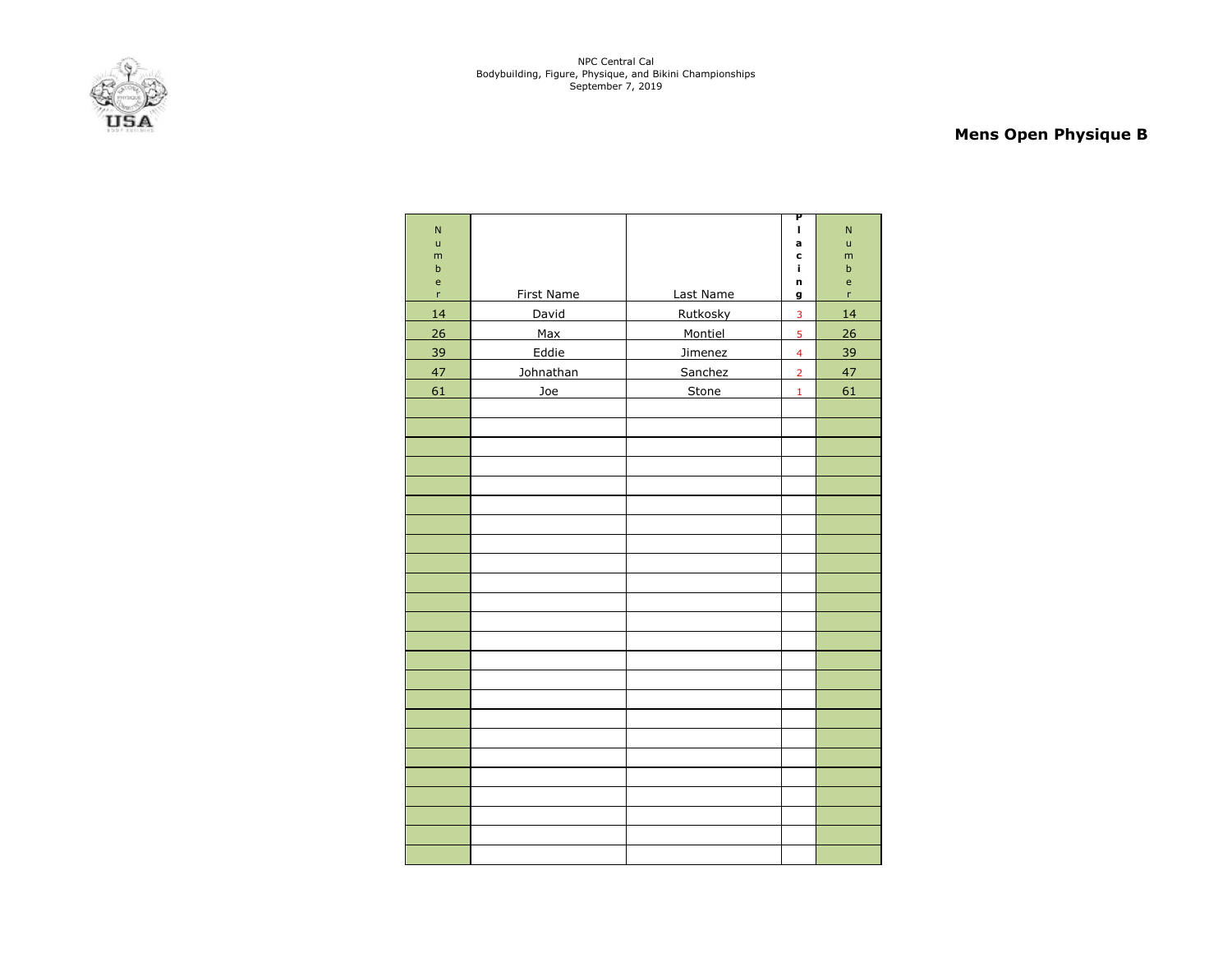

# **Mens Open Physique C**

|                   |                   |                  | P                       |                |
|-------------------|-------------------|------------------|-------------------------|----------------|
| N                 |                   |                  | I.                      | N              |
| $\mathsf{u}$<br>m |                   |                  | a<br>C                  | ū<br>m         |
| $\mathbf b$       |                   |                  | i,                      | $\sf b$        |
| e<br>r            | <b>First Name</b> | Last Name        | n<br>g                  | e<br>r         |
| 20                | David             | Wilson           | $\mathbf 1$             | 20             |
| 50                | Natton            |                  |                         | 50             |
|                   |                   | Thongthivoravong | 3                       |                |
| 52                | Alex              | Morisset         | $\overline{7}$          | 52             |
| 59                | Chamrouen         | Mak              | $\overline{2}$          | 59             |
| 60                | Chance            | Liang            | $\overline{\mathbf{4}}$ | 60             |
| 62                | <b>Brandon</b>    | Renteria         | 5                       | 62             |
| 64                | Christian         | <b>Brown</b>     | 6                       | 64             |
|                   |                   |                  |                         |                |
|                   |                   |                  |                         |                |
|                   |                   |                  |                         |                |
|                   |                   |                  |                         |                |
|                   |                   |                  |                         |                |
|                   |                   |                  |                         |                |
|                   |                   |                  |                         |                |
|                   |                   |                  |                         |                |
|                   |                   |                  |                         |                |
|                   |                   |                  |                         |                |
|                   |                   |                  |                         |                |
|                   |                   |                  |                         |                |
|                   |                   |                  |                         | $\overline{0}$ |
|                   |                   |                  |                         | $\overline{0}$ |
|                   |                   |                  |                         |                |
|                   |                   |                  |                         |                |
|                   |                   |                  |                         |                |
|                   |                   |                  |                         |                |
|                   |                   |                  |                         |                |
|                   |                   |                  |                         |                |
|                   |                   |                  |                         |                |
|                   |                   |                  |                         |                |
|                   |                   |                  |                         |                |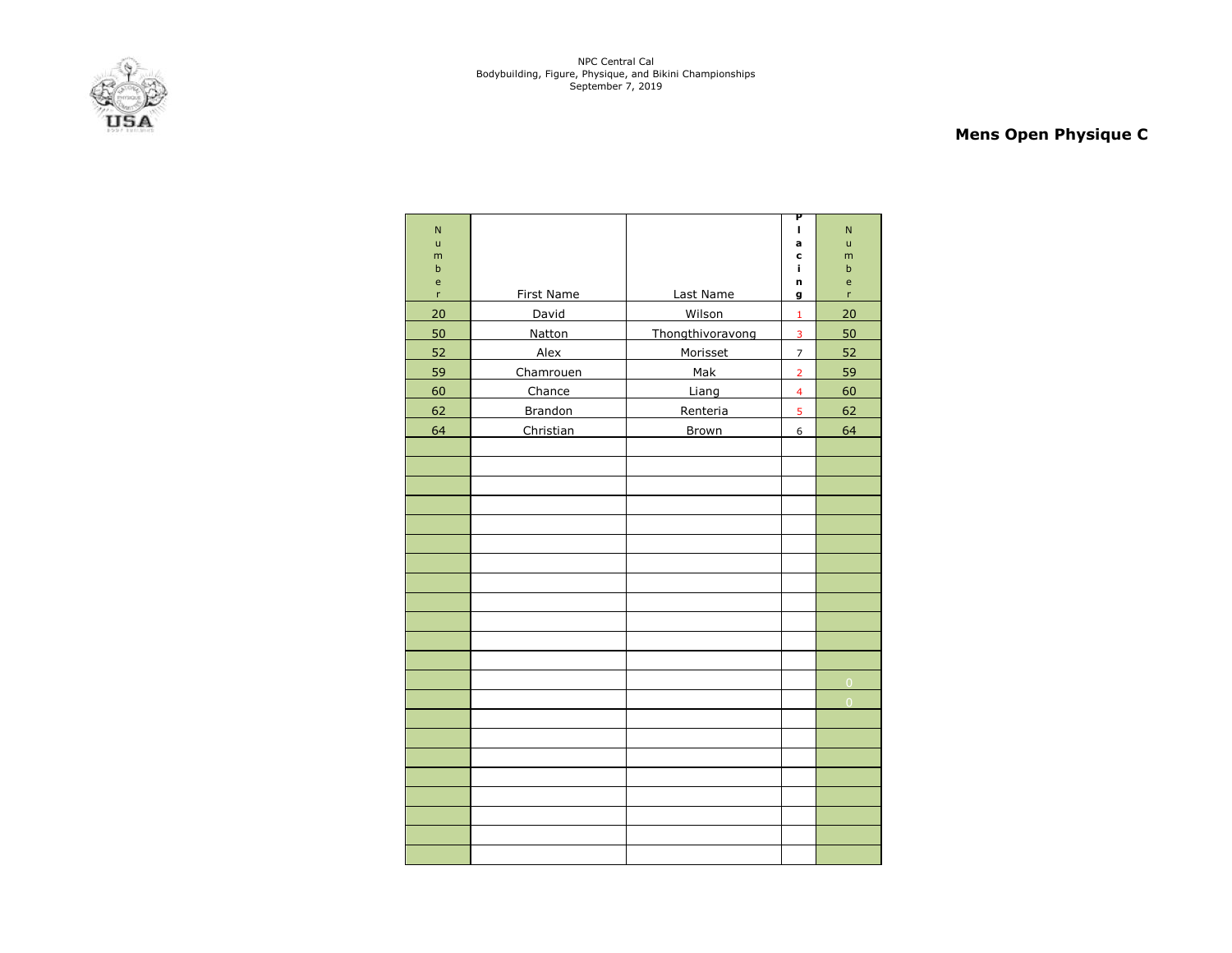

# **Mens Open Physique D**

| $\overline{\mathsf{N}}$ |                   |                  | Ρ<br>п                  | $\overline{\mathsf{N}}$ |
|-------------------------|-------------------|------------------|-------------------------|-------------------------|
| $\mathsf{u}$            |                   |                  | a                       | $\mathsf{u}$            |
| m<br>$\sf b$            |                   |                  | C<br>i,                 | m<br>$\sf b$            |
| e                       |                   |                  | n                       | e                       |
| 'n                      | <b>First Name</b> | Last Name        | g                       | 'n                      |
| 32                      | John              | <b>Bunch</b>     | $\overline{2}$          | 32                      |
| 44                      | Jay Jay           | Vilhauer         | 6                       | 44                      |
| 48                      | Micah             | Ziessler         | 5                       | 48                      |
| 51                      | Sebastian         | <b>Suikowsky</b> | $\overline{3}$          | 51                      |
| 55                      | Zach              | Fishauf          | $\mathbf 1$             | 55                      |
| 63                      | Cody              | Cornell          | $\overline{\mathbf{4}}$ | 63                      |
|                         |                   |                  |                         |                         |
|                         |                   |                  |                         |                         |
|                         |                   |                  |                         |                         |
|                         |                   |                  |                         |                         |
|                         |                   |                  |                         |                         |
|                         |                   |                  |                         |                         |
|                         |                   |                  |                         |                         |
|                         |                   |                  |                         |                         |
|                         |                   |                  |                         |                         |
|                         |                   |                  |                         |                         |
|                         |                   |                  |                         |                         |
|                         |                   |                  |                         |                         |
|                         |                   |                  |                         | $\overline{0}$          |
|                         |                   |                  |                         | $\overline{0}$          |
|                         |                   |                  |                         |                         |
|                         |                   |                  |                         |                         |
|                         |                   |                  |                         |                         |
|                         |                   |                  |                         |                         |
|                         |                   |                  |                         |                         |
|                         |                   |                  |                         |                         |
|                         |                   |                  |                         |                         |
|                         |                   |                  |                         |                         |
|                         |                   |                  |                         |                         |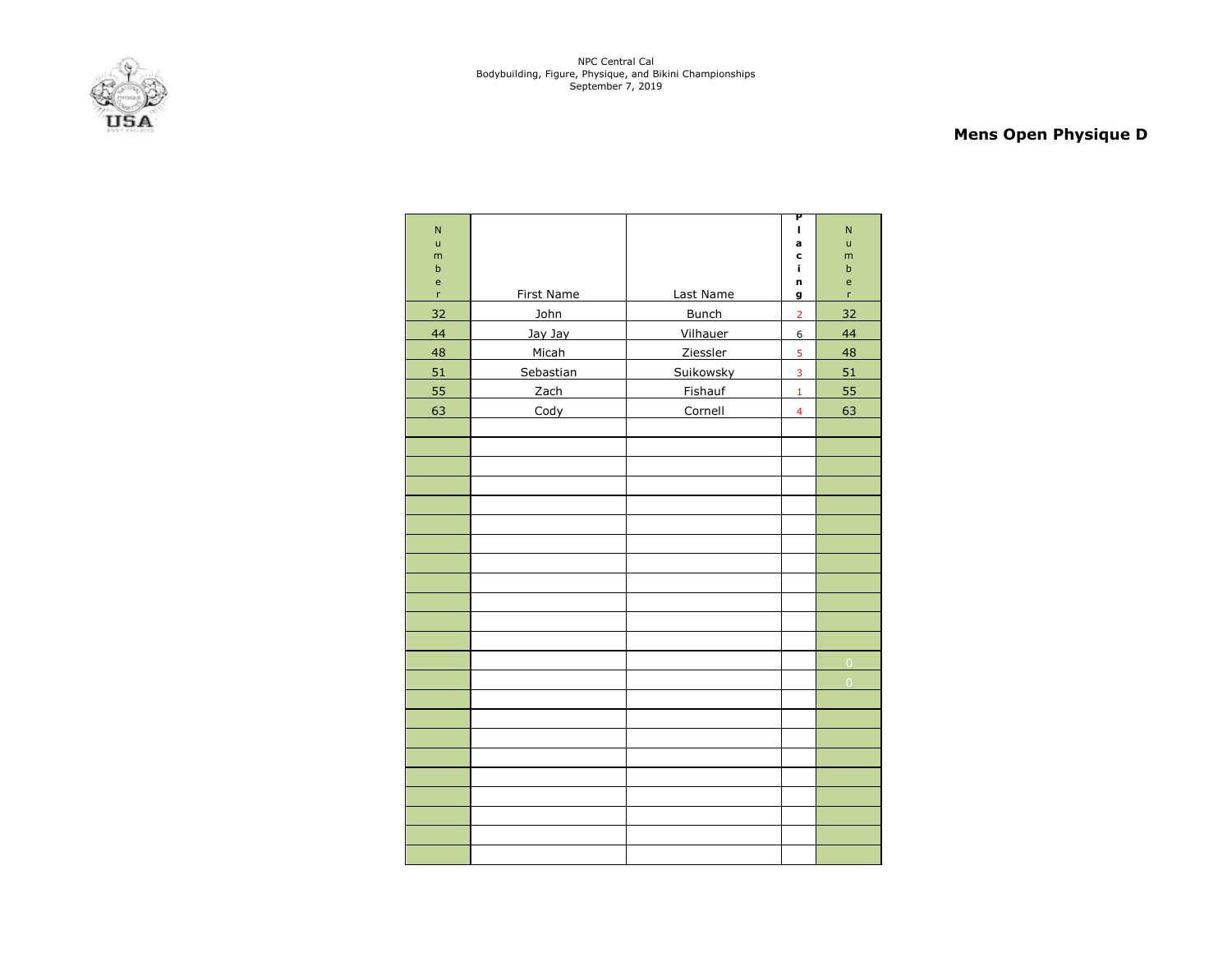

# **Mens Open Physique F**

| $\overline{\mathsf{N}}$                    |            |           | Ρ<br>$\mathbf{I}$ | $\overline{\mathsf{N}}$ |
|--------------------------------------------|------------|-----------|-------------------|-------------------------|
| $\mathsf{u}$                               |            |           | a                 | ū                       |
| m<br>$\sf b$                               |            |           | C<br>ĩ.           | m<br>$\mathbf b$        |
| $\mathsf{e}% _{0}\left( \mathsf{e}\right)$ |            |           | n                 | $\mathsf{e}$            |
| $\bar{\mathbf{r}}$                         | First Name | Last Name | g                 | 'n                      |
| 45                                         | Cameron    | McClure   | $\overline{2}$    | 45                      |
| 53                                         | Gur        | Singh     | $\mathbf 1$       | 53                      |
| 54                                         | Raffi      | Yaralyan  | $\overline{3}$    | 54                      |
| 136                                        | Andrew     | Navarro   | $\overline{4}$    | 136                     |
|                                            |            |           |                   |                         |
|                                            |            |           |                   |                         |
|                                            |            |           |                   |                         |
|                                            |            |           |                   |                         |
|                                            |            |           |                   |                         |
|                                            |            |           |                   |                         |
|                                            |            |           |                   |                         |
|                                            |            |           |                   |                         |
|                                            |            |           |                   |                         |
|                                            |            |           |                   |                         |
|                                            |            |           |                   |                         |
|                                            |            |           |                   |                         |
|                                            |            |           |                   |                         |
|                                            |            |           |                   |                         |
|                                            |            |           |                   |                         |
|                                            |            |           |                   |                         |
|                                            |            |           |                   |                         |
|                                            |            |           |                   |                         |
|                                            |            |           |                   |                         |
|                                            |            |           |                   |                         |
|                                            |            |           |                   |                         |
|                                            |            |           |                   |                         |
|                                            |            |           |                   |                         |
|                                            |            |           |                   |                         |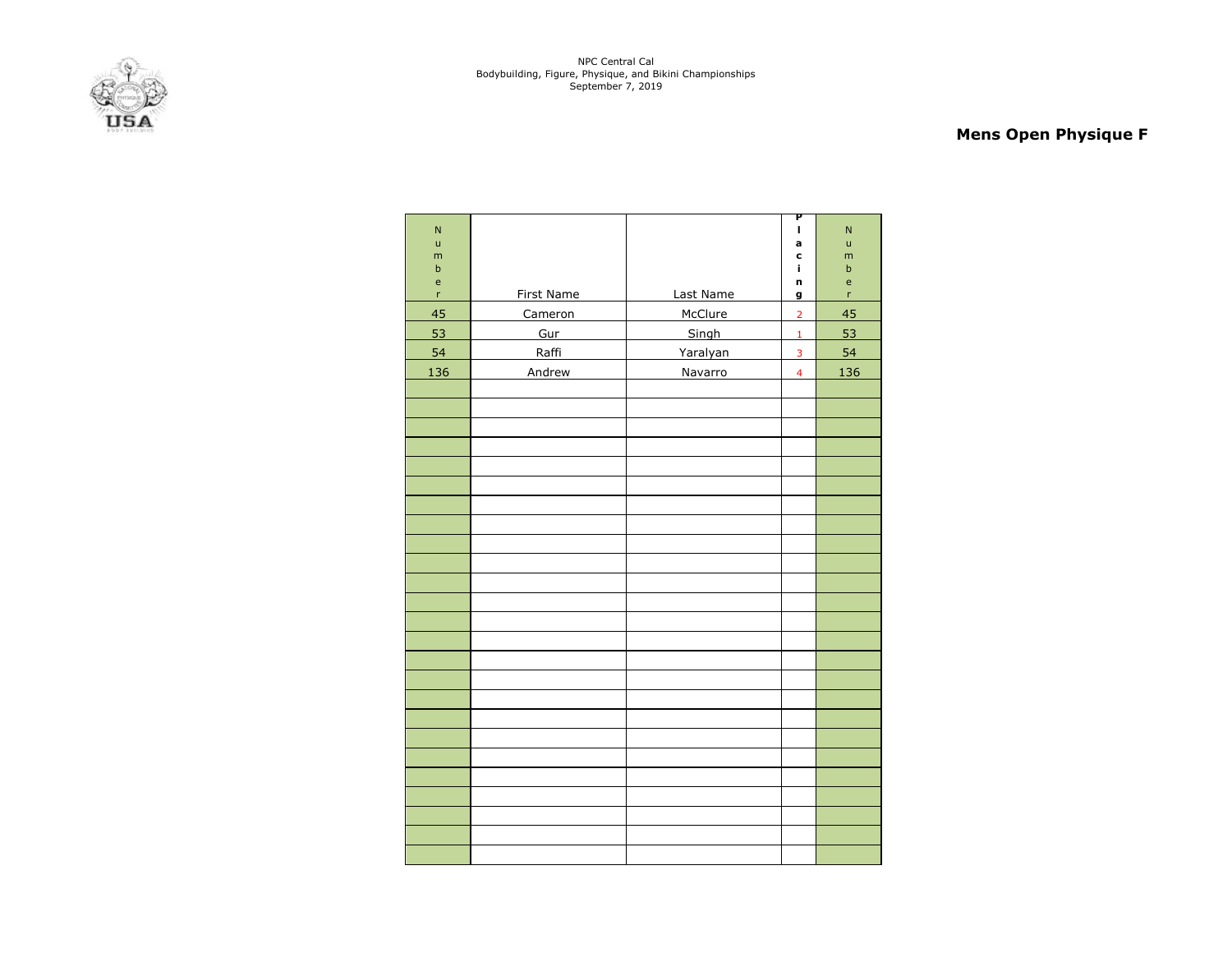

#### **Mens 35+ Physique Overall**

| ${\sf N}$<br>$\sf u$<br>m<br>$\mathbf b$<br>$\mathbf{e}% _{t}\left( t\right)$<br>r | First Name | Last Name     | Class                        | P<br>a<br>$\mathbf c$<br>$\mathbf n$<br>g |
|------------------------------------------------------------------------------------|------------|---------------|------------------------------|-------------------------------------------|
| 35                                                                                 | Christian  | Ricks         | <b>Masters Physique 35+A</b> | $\overline{2}$                            |
| 36                                                                                 | Carey      | <b>Butler</b> | Masters Physique 35+B        | $\mathbf{1}$                              |
|                                                                                    |            |               |                              |                                           |
|                                                                                    |            |               |                              |                                           |
|                                                                                    |            |               |                              |                                           |
|                                                                                    |            |               |                              |                                           |
|                                                                                    |            |               |                              |                                           |
|                                                                                    |            |               |                              |                                           |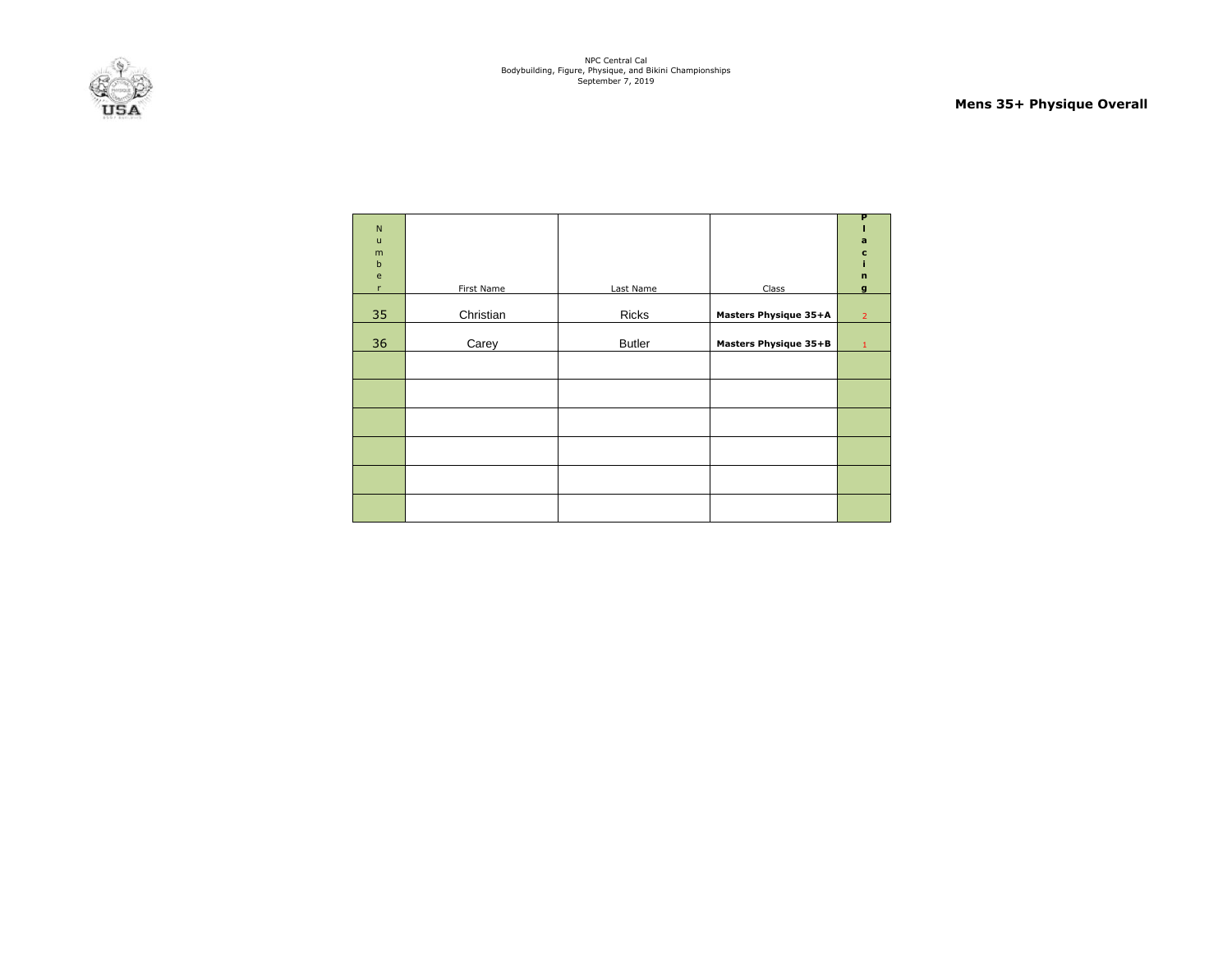

### **True Novice Physique Overall**

| ${\sf N}$<br>$\mathsf{u}$<br>m<br>$\mathbf b$<br>$\mathsf{e}$<br>$\mathsf{r}$ | First Name | Last Name | Class                         | P<br>a<br>$\mathbf c$<br>$\mathbf n$<br>$\mathbf{q}$ |
|-------------------------------------------------------------------------------|------------|-----------|-------------------------------|------------------------------------------------------|
|                                                                               |            |           |                               |                                                      |
| 19                                                                            | Gersai     | Gutierrez | <b>True Novice Physique A</b> | $\overline{2}$                                       |
| 20                                                                            | David      | Wilson    | <b>True Novice Physique B</b> | 1                                                    |
|                                                                               |            |           |                               |                                                      |
|                                                                               |            |           |                               |                                                      |
|                                                                               |            |           |                               |                                                      |
|                                                                               |            |           |                               |                                                      |
|                                                                               |            |           |                               |                                                      |
|                                                                               |            |           |                               |                                                      |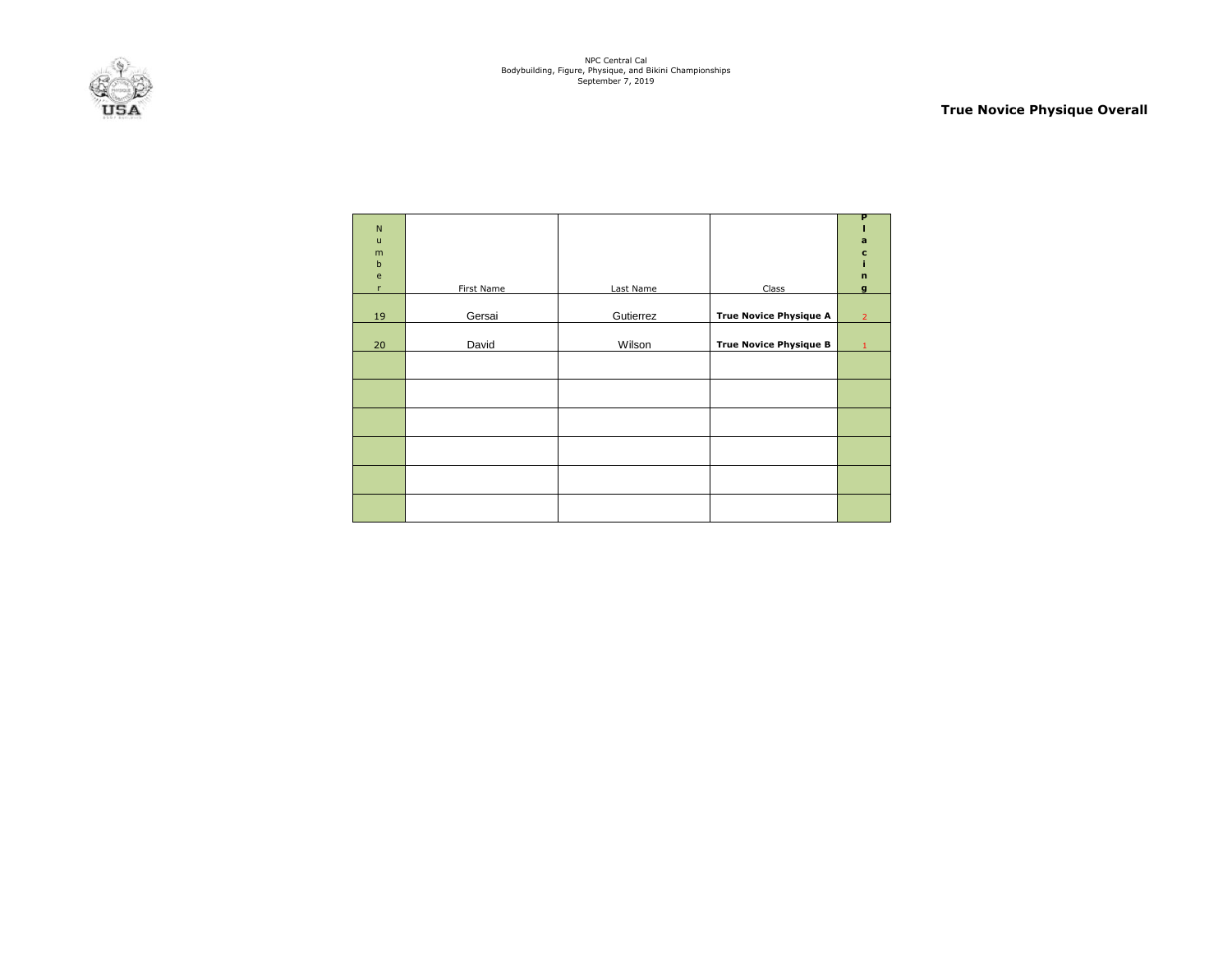

### **Novice Physique Overall**

| N<br>$\mathbf{u}$<br>m<br>$\mathbf b$<br>e |            |                 |                          | P<br>$\mathbf a$<br>$\mathbf c$<br>$\mathbf n$ |
|--------------------------------------------|------------|-----------------|--------------------------|------------------------------------------------|
| $\mathsf{r}$                               | First Name | Last Name       | Class                    | $\mathbf{q}$                                   |
| 19                                         | Gersai     | Gutierrez       | <b>Novice Physique A</b> | $\overline{4}$                                 |
| 66                                         | Mario      | <b>Balderas</b> | <b>Novice Physique B</b> | 3                                              |
| 20                                         | David      | Wilson          | <b>Novice Physique C</b> |                                                |
| 53                                         | Gur        | Singh           | <b>Novice Physique D</b> | $\overline{2}$                                 |
|                                            |            |                 |                          |                                                |
|                                            |            |                 |                          |                                                |
|                                            |            |                 |                          |                                                |
|                                            |            |                 |                          |                                                |